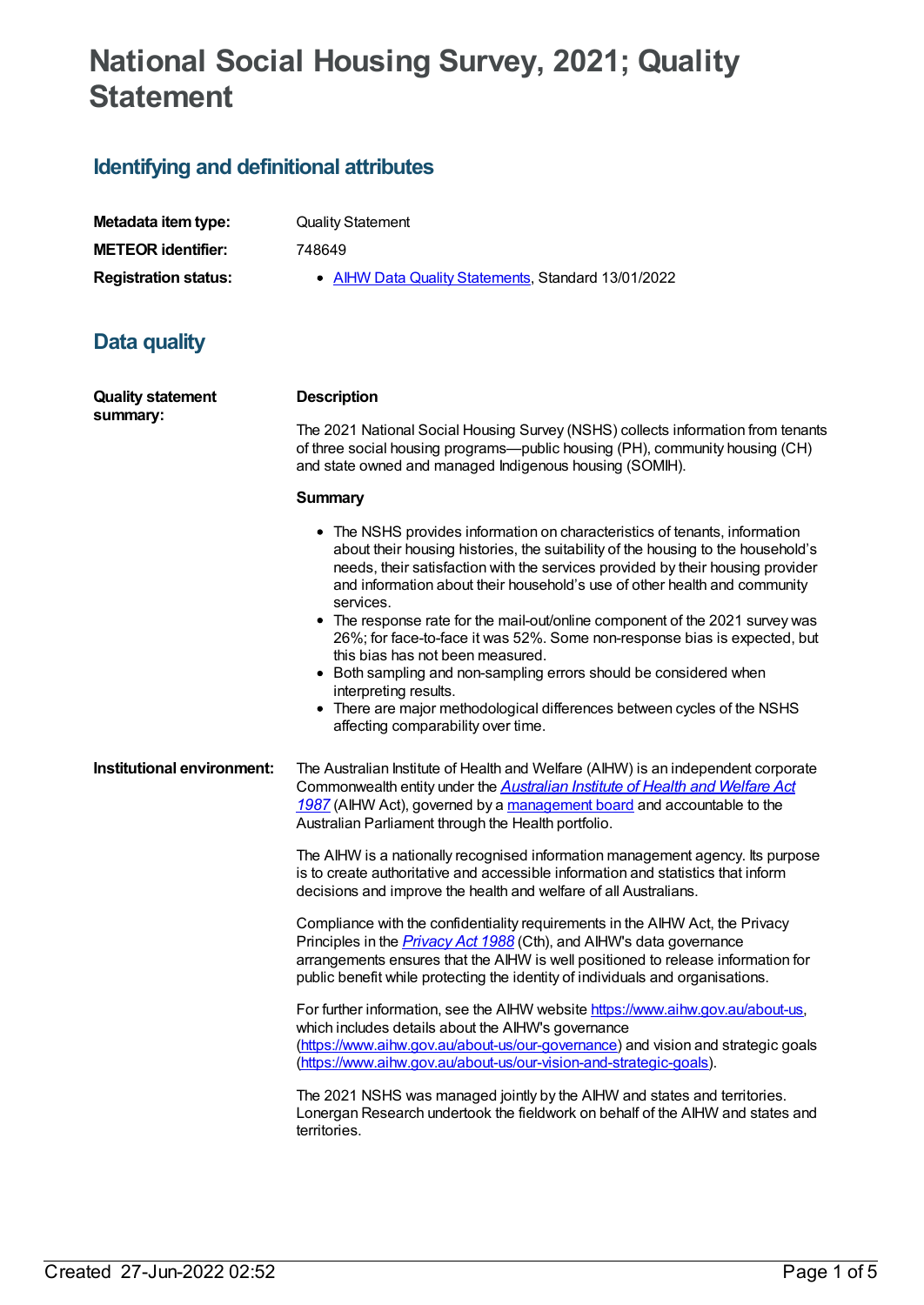| <b>Timeliness:</b>    | Data are not collected annually. Surveys for PH and CH were conducted in 2001,<br>2003, 2005, 2007, 2010, 2012, 2014, 2016, 2018 and 2021. Surveys for SOMIH<br>were conducted in 2005, 2007, 2012, 2014, 2016, 2018 and 2021. A survey for<br>Indigenous community housing was conducted for Queensland in 2018.                                                                                                                                                                                                       |
|-----------------------|-------------------------------------------------------------------------------------------------------------------------------------------------------------------------------------------------------------------------------------------------------------------------------------------------------------------------------------------------------------------------------------------------------------------------------------------------------------------------------------------------------------------------|
|                       | The 2021 fieldwork for the combined mail-out/online components was conducted<br>from 30 March to 28 June for the Australian Capital Territory and from 30 March to<br>14 September for all other jurisdictions. Fieldwork for the SOMIH face-to-face<br>component was undertaken in New South Wales from 10 April to 17 May.                                                                                                                                                                                            |
|                       | Data on the characteristics of the household and its members relate to the time of<br>the survey. Data on tenant satisfaction relate to the 12 months up to the time of the<br>survey.                                                                                                                                                                                                                                                                                                                                  |
| <b>Accessibility:</b> | Published results from the 2021 NSHS will be available on the AIHW website<br>(Housing assistance), and the Productivity Commission's annual Report on<br>government services. Access to the confidentialised unit record file may be<br>requested through the AIHW Ethics Committee.                                                                                                                                                                                                                                   |
|                       | Users can request additional disaggregations of data which are not available<br>online or in reports (subject to the AIHW's confidentiality policy) via the AIHW's<br>online customised data request system at: https://www.aihw.gov.au/our-<br>services/data-on-request. Depending on the nature of the request, access to<br>unpublished data may incur costs or require approval from the AIHW Ethics<br>Committee.                                                                                                  |
|                       | General enquiries about AIHW publications can be directed to info@aihw.gov.au.                                                                                                                                                                                                                                                                                                                                                                                                                                          |
| Interpretability:     | Information to aid in interpretation of 2021 NSHS results will be available on the<br>AIHW website including the 2021 NSHS methodological report, code book and<br>other supporting documentation.                                                                                                                                                                                                                                                                                                                      |
| <b>Relevance:</b>     | The 2021 NSHS was conducted among tenants from PH (all jurisdictions), CH (all<br>jurisdictions except the Northern Territory) and SOMIH (New South Wales,<br>Queensland, South Australia and Tasmania).                                                                                                                                                                                                                                                                                                                |
|                       | The data were collected via a combination of mail-out self-completed paper<br>questionnaires, online self-completed questionnaires and face-to-face interviews.<br>PH and CH tenants completed the survey via a combined mail-out/online<br>methodology for all jurisdictions. For SOMIH tenants, surveys were completed via a<br>combined mail-out/online methodology for three jurisdictions (Queensland, South<br>Australia and Tasmania) and face-to-face interview in the other jurisdiction (New<br>South Wales). |
| <b>Accuracy:</b>      | All remoteness areas were included in the sample. For the postal component of the<br>survey, the speed of delivery to, and returns from, more remote locations may have<br>affected the number of responses received from tenants in these areas.<br><b>Response rates</b>                                                                                                                                                                                                                                              |
|                       | Response rates are a key factor contributing to the accuracy of estimates produced<br>from the 2021 NSHS. Higher response rates often lead to estimates that are more<br>accurate.                                                                                                                                                                                                                                                                                                                                      |
|                       | For PH, CH and SOMIH (Queensland, South Australia and Tasmania only), 34,844<br>questionnaires were sent to tenants using the combined mail-out/online approach.<br>Of these, 8,443 responses were categorised as being complete and useable<br>(3,130 online responses and 5,313 paper responses). The 2021 response rate for<br>the combined mail-out/online approach was 26% (9 percentage points lower than<br>in 2018).                                                                                            |
|                       | In 2021, 37% of all surveys were completed online—higher than the 2018 online<br>proportion of 32%.                                                                                                                                                                                                                                                                                                                                                                                                                     |
|                       | For the jurisdiction where SOMIH tenants completed the survey face-to-face (New<br>South Wales), 1,021 interviews were attempted and 533 completed, with an overall<br>response rate of 52%.                                                                                                                                                                                                                                                                                                                            |
|                       | The 2021 response rates varied across jurisdictions (see Table 1). A low response<br>rate does not necessarily mean that the results are biased. If the non-respondents<br>are not systematically different in terms of how they would have answered the<br>questions, there is no bias. However, given the relatively low response rates for this                                                                                                                                                                      |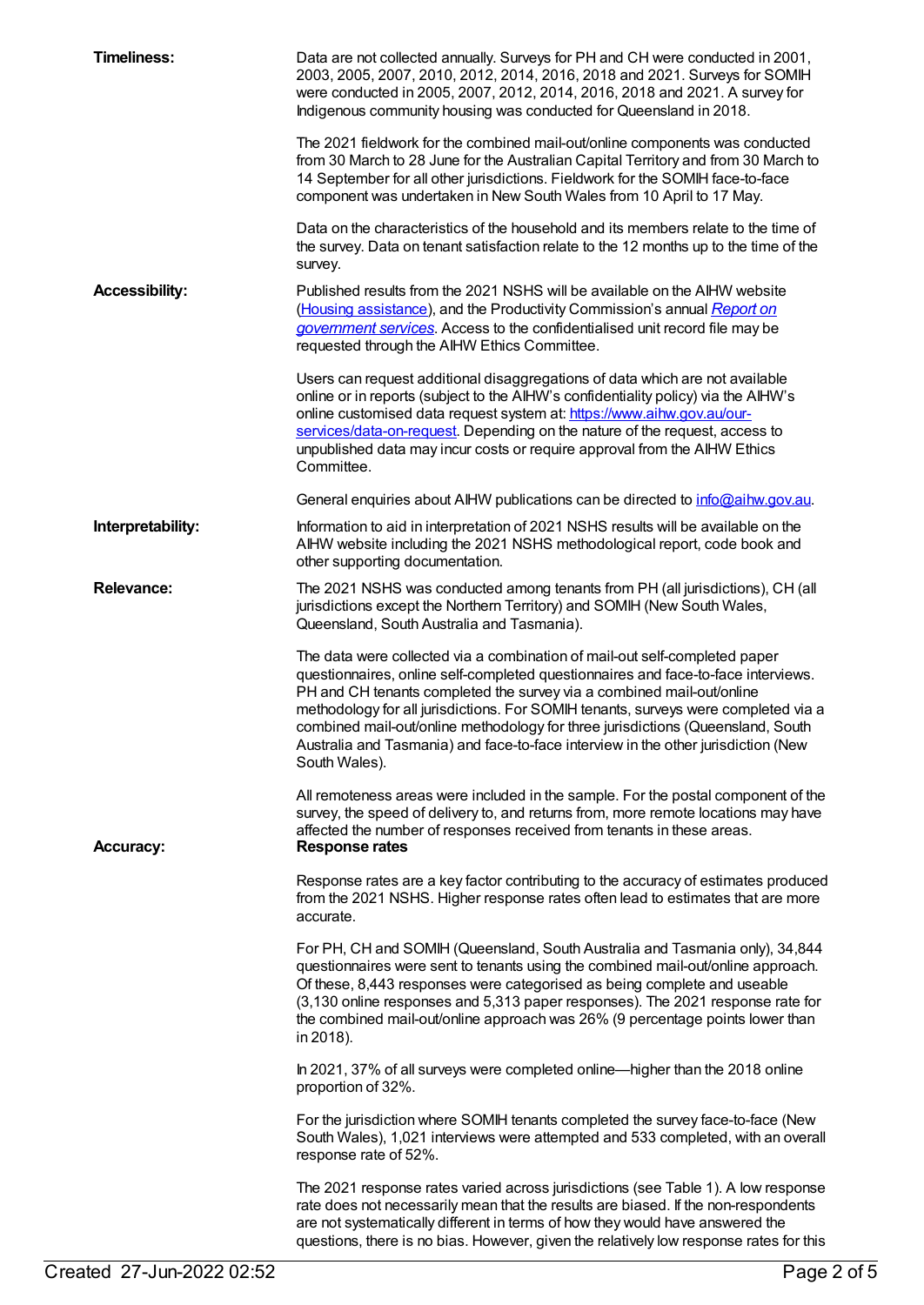survey, it is likely there is some bias in the estimates. No adjustments have been made to mitigate potential non-response bias.

#### **Table 1: Response rate, by programtype and jurisdiction, 2021**

| <b>Program/Jurisdiction</b> | responses | <b>Total Response</b><br>rate (%) |
|-----------------------------|-----------|-----------------------------------|
| <b>Public housing</b>       |           |                                   |
| <b>NSW</b>                  | 487       | 19                                |
| Vic                         | 475       | 21                                |
| Qld                         | 949       | 28                                |
| <b>WA</b>                   | 513       | 31                                |
| SA                          | 561       | 45                                |
| Tas                         | 517       | 32                                |
| <b>ACT</b>                  | 583       | 32                                |
| NT                          | 471       | 20                                |
| <b>Community housing</b>    |           |                                   |
| <b>NSW</b>                  | 564       | 23                                |
| Vic                         | 350       | 25                                |
| Qld                         | 509       | 26                                |
| <b>WA</b>                   | 443       | 32                                |
| SA                          | 677       | 29                                |
| Tas                         | 342       | 28                                |
| <b>ACT</b>                  | 201       | 27                                |

#### **State owned and managed Indigenous**

**housing**

| NSW (face-to-face) | 533 | 53 |
|--------------------|-----|----|
| Old                | 522 | 20 |
| SА                 | 263 | 21 |
| Tas                | 52  | 24 |

#### **Scope and coverage**

The 2021 NSHS was designed to meet minimum reliability objectives for key variables for each participating jurisdiction/housing program.

#### **Sample design**

Stratified sampling was undertaken to reduce sampling error and maximise the chance that jurisdiction/housing program sample targets were met.

In 2021, minimum sample quotas were employed for remoteness-based strata. This will improve the reliability of estimates for some of the jurisdiction/housing program/remoteness-based populations that have smaller populations.

Quotas were set for each jurisdiction/housing program strata (see Table 2). After the initial mail-out, booster samples were lodged (see Table 2).

#### **Table 2: Quotas and booster samples, by programtype and jurisdiction, 2021**

| <b>Program/Jurisdiction</b> | Quota | <b>Booster</b> |
|-----------------------------|-------|----------------|
| <b>Public housing</b>       |       |                |
| <b>NSW</b>                  | 500   | 1.360          |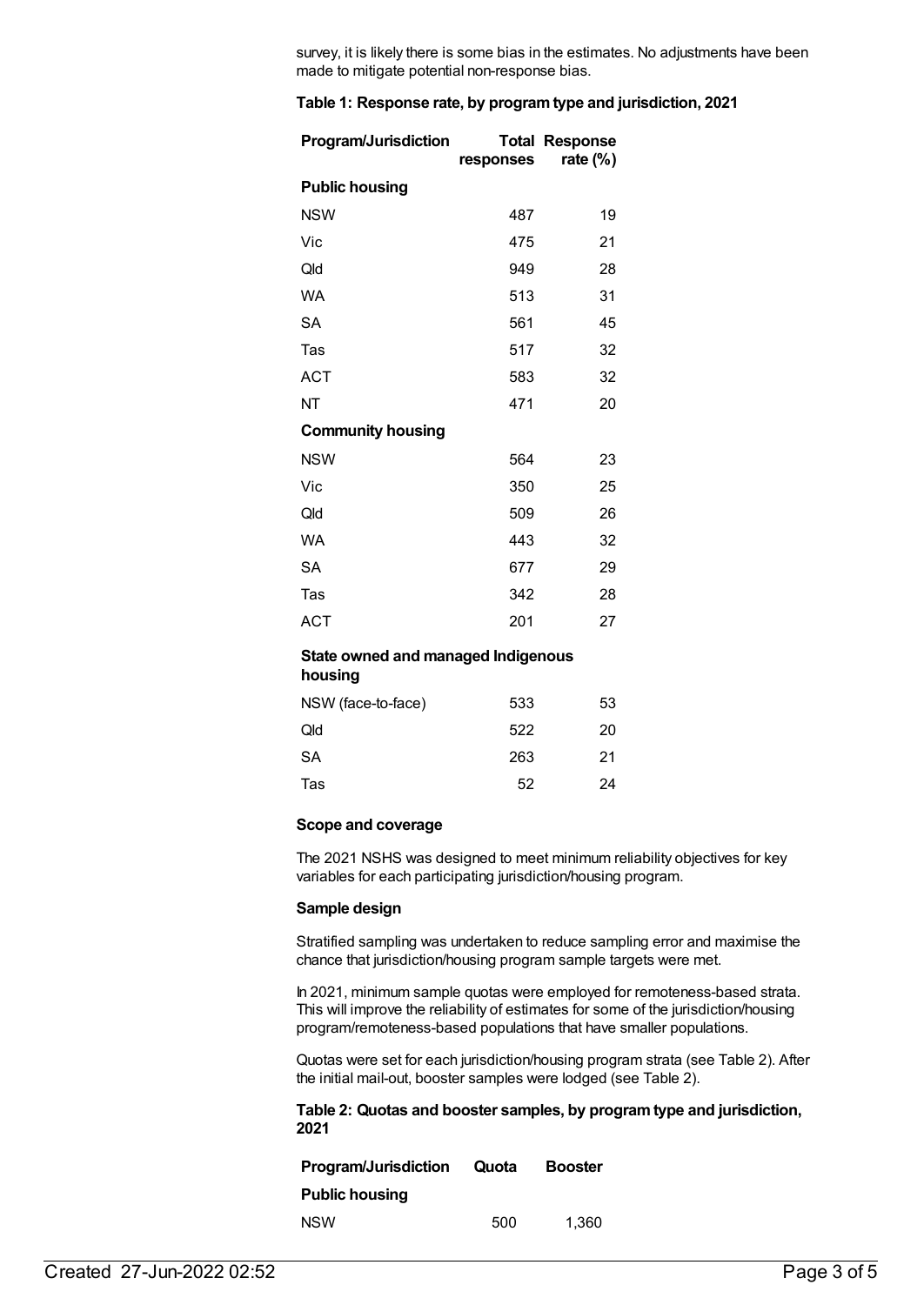| Vic                                           | 500   | 859     |
|-----------------------------------------------|-------|---------|
| Qld                                           | 1,000 | 599     |
| <b>WA</b>                                     | 500   | 211     |
| <b>SA</b>                                     | 500   | $\star$ |
| Tas                                           | 500   | 296     |
| <b>ACT</b>                                    | 500   | 250     |
| NΤ                                            | 500   | 770     |
| <b>Community housing</b>                      |       |         |
| <b>NSW</b>                                    | 540   | 635     |
| Vic                                           | 350   | 223     |
| Qld                                           | 500   | 322     |
| WA                                            | 350   | 130     |
| <b>SA</b>                                     | 700   | 413     |
| Tas                                           | 350   | *       |
| <b>ACT</b>                                    | 200   | *       |
| State owned and managed Indigenous<br>housing |       |         |
| NSW (face-to-face)                            | 500   |         |
| Qld                                           | 500   |         |
| SA                                            | 300   |         |
| Tas                                           | 200   | ٠.      |

\* A booster send was not required.

. . SOMIH jurisdictions were face-to-face interview or Census sends so a boost was not applicable.

#### **Weighting**

Consistent with the 2018 NSHS, a grouped weighting methodology was employed. Population groups were created across three variables: housing type, jurisdiction and remoteness. The weighting was calculated as: the number of households in each population group divided by the number of usable survey responses. All population counts were confirmed by the jurisdictions.

#### **Sampling error**

The estimates are subject to sampling error. Relative standard errors (RSEs) are provided with estimates from the 2021 NSHS to assist the reader assess the reliability of the estimates. Only estimates with RSEs of less than 25% are considered sufficiently reliable for most purposes. Results subject to RSEs of between 25% and 50% should be considered with caution and those with RSEs greater than 50% should be considered as unreliable for most purposes.

#### **Non-sampling error**

In addition to sampling errors, the estimates are subject to non-sampling errors. These can arise from errors in reporting of responses (for example, failure of respondents' memories or incorrect completion of the survey form), or the unwillingness of respondents to reveal their true responses. The survey findings are based on self-reported data. Non-sampling errors can also arise from coverage, interviewer or processing errors. It is also expected there is some level of nonresponse error where there are higher levels of non-response from certain subpopulations.

#### **Missing data**

Some survey respondents did not answer all questions, either because they were unable or unwilling to provide a response. The survey responses for these people